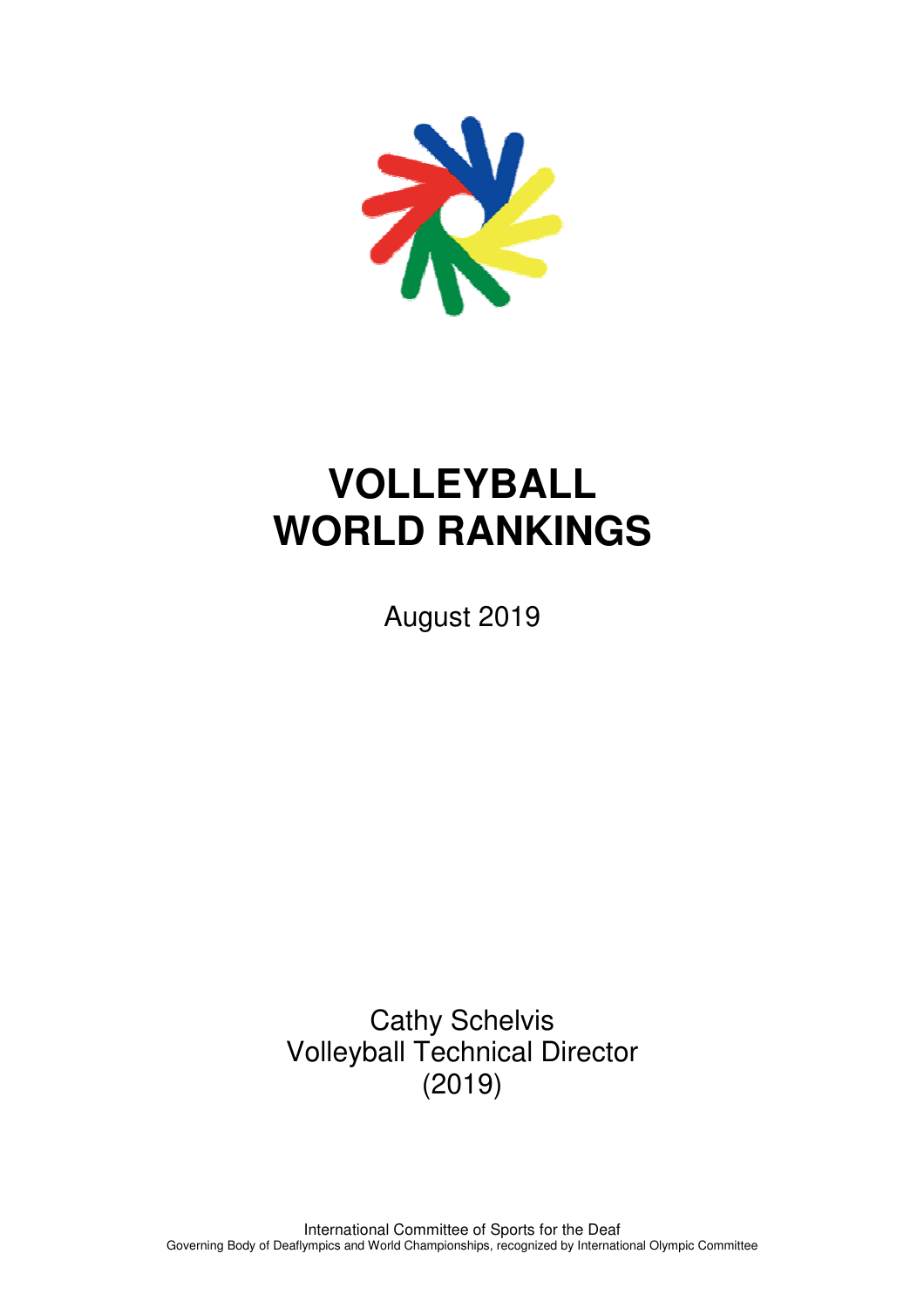# TABLE OF CONTENTS



2017 Deaflympics Samsun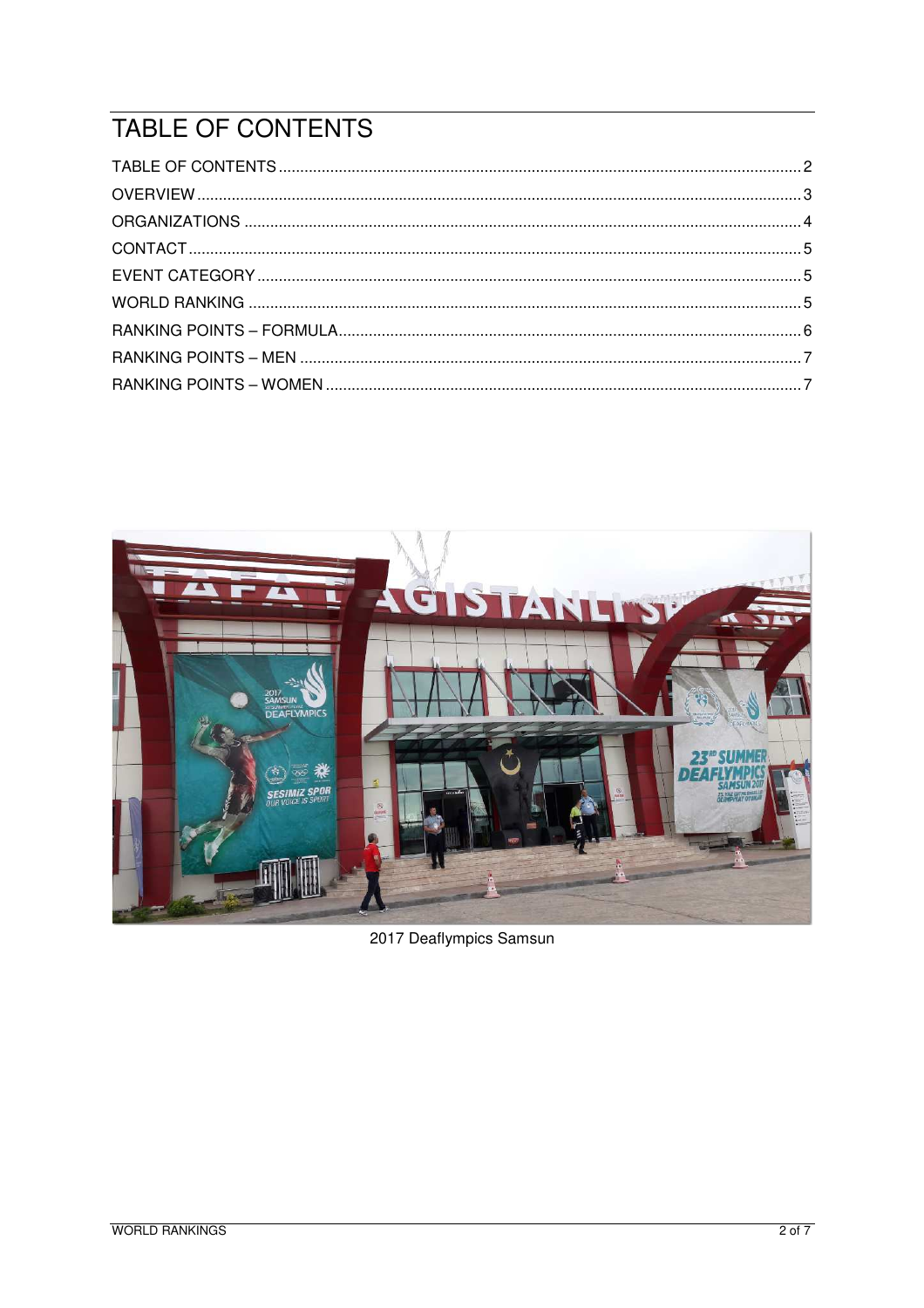### **OVERVIEW**

#### **INTERNATIONAL GOVERNING BODY OF VOLLEYBALL:**

The governing body of volleyball for the deaf and hard of hearing at the international level is the International Committee of Sports for the Deaf (ICSD). Its website is http://www.deaflympics.com.

#### **REGIONAL CONFEDERATIONS:**

There are four (4) regional confederations under ICSD. They are:

#### **Asia Pacific Deaf Sports Confederation** – **APDSC**: http://www.apdsc.org

30 Nations:

1. Australia 2. Bahrain 3. Bangladesh 4. China 5. Chinese Taipei 6. Fiji 7. Hong Kong 8. India 9. Indonesia 10. Iran 11. Iraq 12. Japan 13. Jordan 14. Kazakhstan 15. Korea 16. Kuwait 17. Kyrgyzstan 18. Macau 19. Malaysia 20. Mongolia 21. New Zealand 22. Pakistan 23. Philippines 24. Saudi Arabia 25. Singapore 26. Thailand 27. Turkmenistan 28. United Arab Emirates 29. Uzbekistan 30. Yemen

#### **Confederation of African Deaf Sports** – **CADS**: No website available

22 Nations:

1. Algeria 2. Cameroon 3. Congo 4. Côte d'Ivoire 5. Egypt 6. Gambia 7. Ghana 8. Guinea 9. Kenya 10. Mali 11. Nigeria 12. Mauritius 13. Senegal 14. Seychelles 15. Sierra Leone 16. South Africa 17. Swaziland 18. Tanzania

#### **European Deaf Sports Organization** – **EDSO**: http://www.edso.eu

42 Nations:

| 1. | Armenia       | 10. Czech Republic | 21. Ireland     | 32. Portugal           |
|----|---------------|--------------------|-----------------|------------------------|
|    | 2. Austria    | 11. Denmark        | 22. Israel      | 33. Romania            |
|    | 3. Azerbaijan | 12. Estonia        | 23. Italy       | 34. Russian Federation |
| 4. | Belarus       | 13. Finland        | 24. Latvia      | 35. Serbia             |
|    | 5. Belgium    | 14. France         | 25. Lithuania   | 36. Slovakia           |
|    | 6. Bosnia and | 15. Georgia        | 26. Macedonia   | 37. Slovenia           |
|    | Herzegovina   | 16. Germany        | 27. Malta       | 38. Spain              |
| 7. | Bulgaria      | 17. Great Britain  | 28. Moldova     | 39. Sweden             |
| 8. | Croatia       | 18. Greece         | 29. Netherlands | 40. Switzerland        |
| 9. | Cyprus        | 19. Hungary        | 30. Norway      | 41. Turkey             |
|    |               | 20. Iceland        | 31. Poland      | 42. Ukraine            |

#### **Pan American Deaf Sports Organization** – **PANAMDES**: http://www.panamdes.com

13 Nations:

- 1. Argentina
- 2. Bolivia 3. Brazil

4. Canada

- 5. Chile 6. Colombia
- 7. Cuba
- 8. Ecuador
- 9. Mexico 10. Peru 11. United States 12. Uruguay
- 13. Venezuela
- 
- 19. Tunisia
- 20. Uganda
- 21. Zambia
- 22. Zimbabwe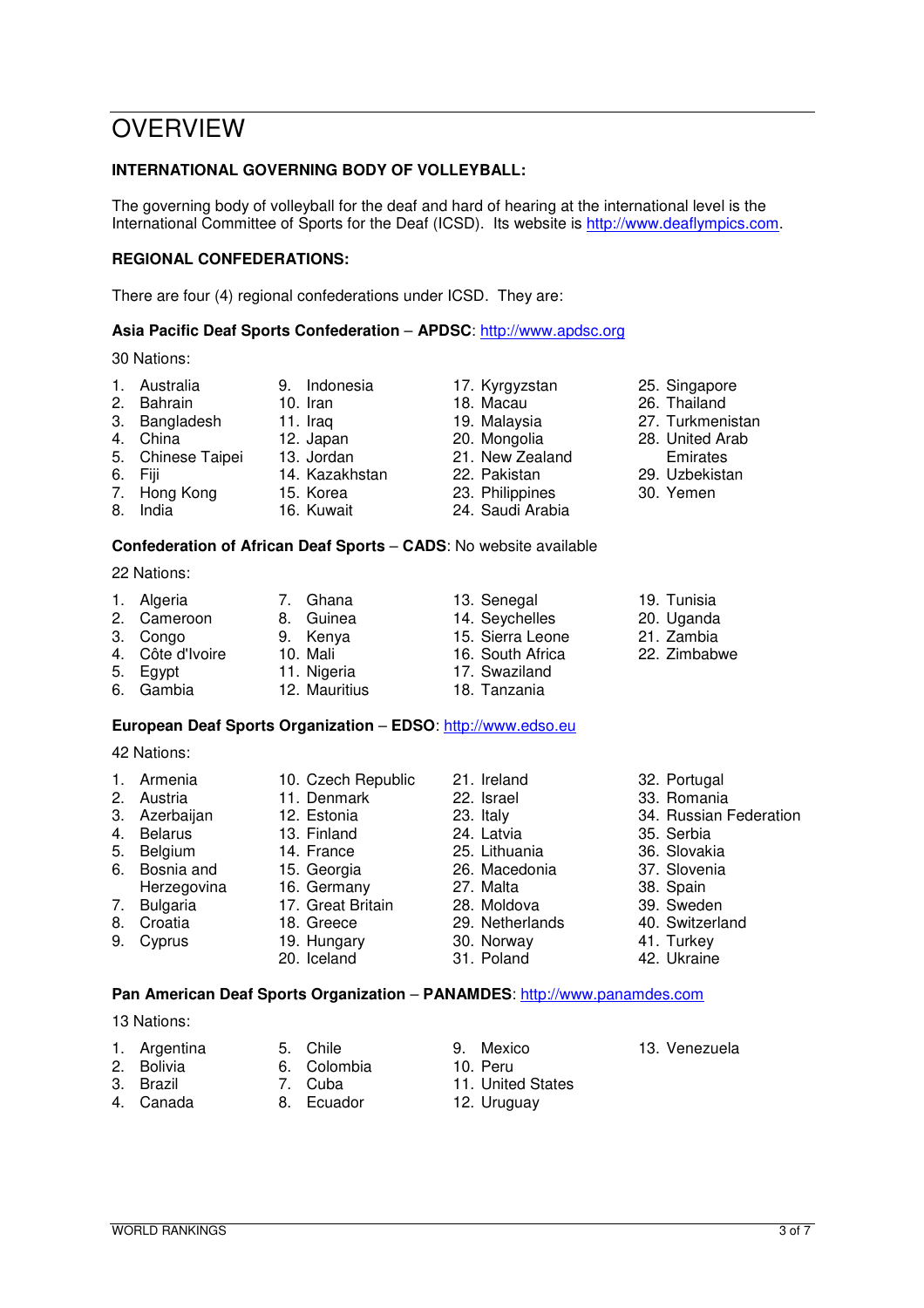### **ORGANIZATIONS**

#### **GOVERNING BODY OF DEAFLYMPICS AND WORLD CHAMPIONSHIPS**

International Committee of Sports for the Deaf (ICSD) http://www.deaflympics.com



#### **ASIA PACIFIC DEAF SPORTS CONFEDERATION**  http://www.apdsc.org



#### **CONFEDERATION OF AFRICAN DEAF SPORTS**

(no website available)



**EUROPEAN DEAF SPORTS ORGANIZATION**  http://www.edso.eu



**PAN AMERICAN DEAF SPORTS ORGANIZATION** 

http://www.panamdes.com



**INTERNATIONAL GOVERNING BODY OF VOLLEYBALL**  Fédération Internationale de Volleyball (FIVB) http://www.fivb.org/

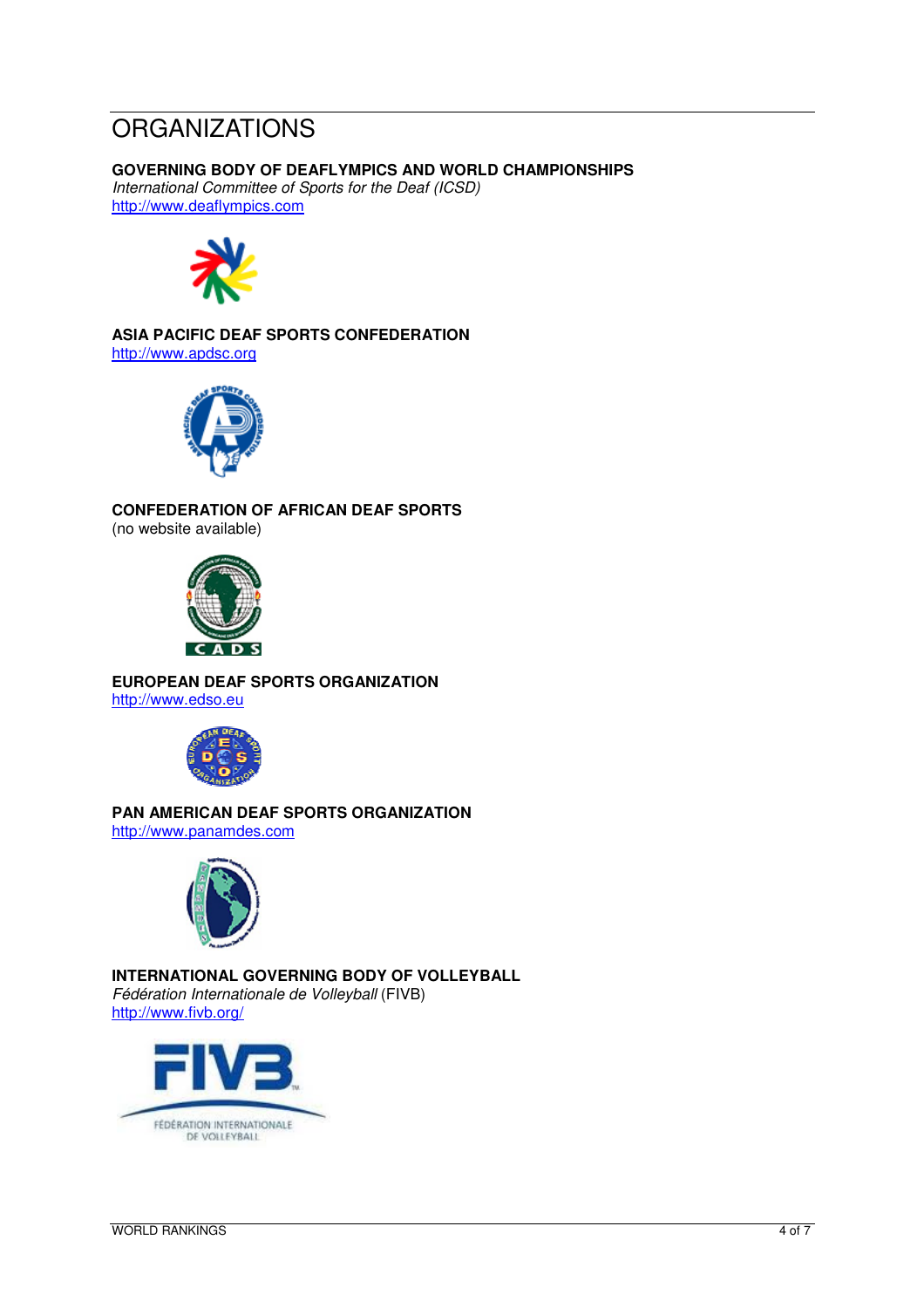### **CONTACT**

Questions and requests for more information may be sent to ICSD Volleyball Technical Director at tdvolleyball@ciss.org.

### EVENT CATEGORY

Official results from the following three (3) categories of volleyball events shall be included in the world ranking system.

1. **Regional Confederation Deaf Volleyball Championships** (quadrennial)

The regional confederation championships are held one or two years prior to either world championships or Deaflympics.

APDSC: none CADS: none EDSO: July 2015 at Paris, France PANAMDES: 2016 Washington

2. **World Deaf Volleyball Championships** (quadrennial)

The world championships are held one year prior to the Deaflympics.

3. **Deaflympics** (quadrennial)

### WORLD RANKING

The Fédération Internationale de Volleyball (FIVB) Board of Administration has a system of point attribution for specific events and percentage-based point reduction over a period of time. The purpose of the World Ranking is to provide an objective scale of values of teams participating in sanctioned volleyball events. Points earned are restricted to ICSD-sanctioned events for the deaf only.

- 1. The World Ranking List is composed of a list of nations, 3-letter country codes, country flags, total points, events, event-based points, and date of last update. The list is sorted in a descending order by total points.
- 2. The World Ranking List is published under Sports Volleyball on the ICSD website.
- 3. The inaugural implementation of the World Ranking shall have all teams start at zero (0) points prior to the 2008 World Deaf Volleyball Championships (Buenos Aires, Argentina).
- 4. A team shall earn zero points at any event for which it registered but did not participate in (forfeiture or withdrawal).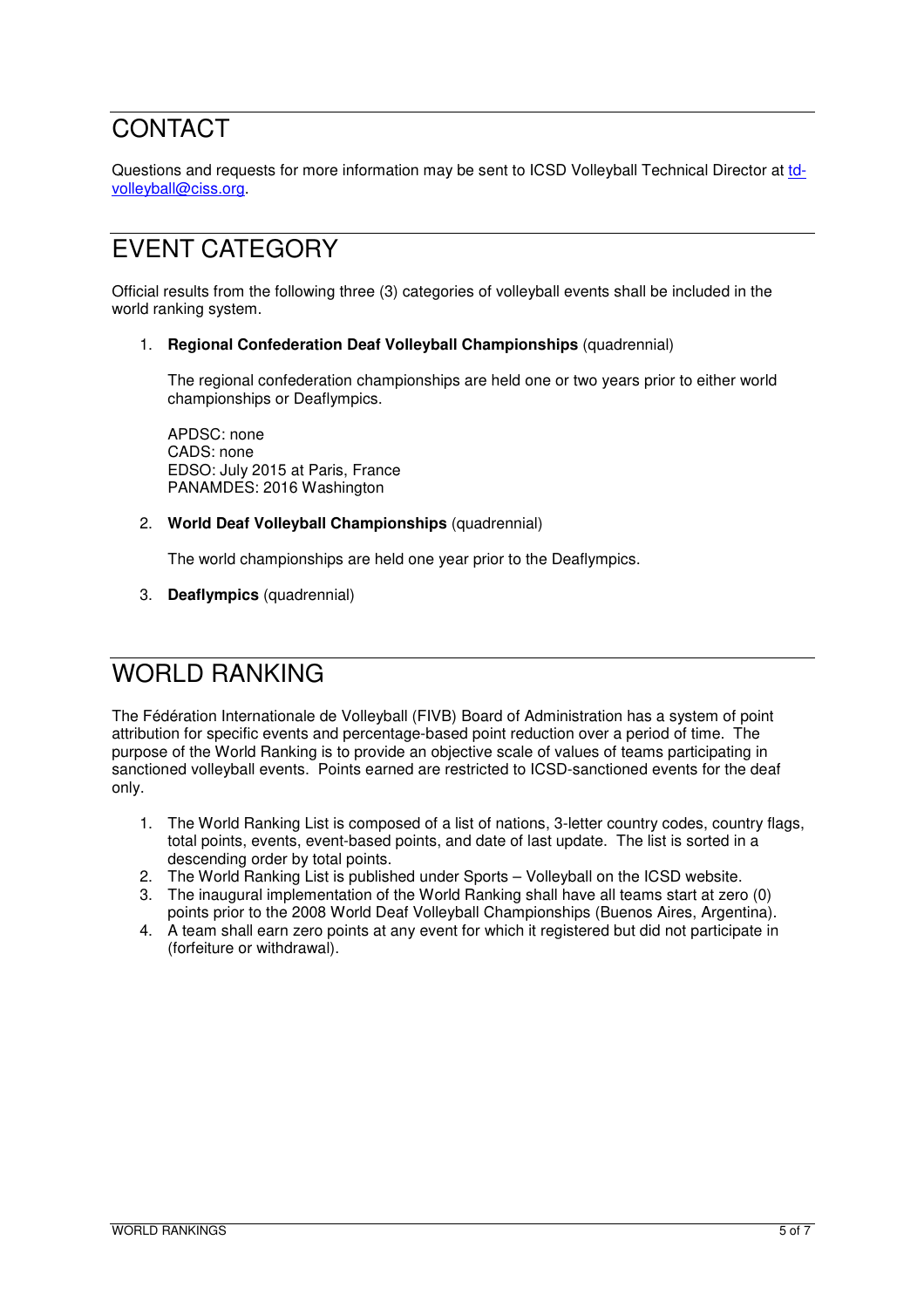### RANKING POINTS : FORMULA

The system of point attribution for the selected ICSD official competitions is as follows:

- 1. Regional Confederation Deaf Volleyball Championships is included for 4 years with a 25% reduction each year.
- 2. World Deaf Volleyball Championship is included for 4 years with a 25% reduction each year.
- 3. Deaflympics is included for 4 years with a 25% reduction each year.

In a traditional system, points are awarded to teams based on their final event placements using a fixed table of final placements and points. This traditional system does not work well for the sport of volleyball because the number of teams participating in each regional confederation ("RC") volleyball championships varies. For example, Team "X" who finishes third in a field of four teams in one RC event would earn the same points as Team "Y" who also finishes third but in a much larger and more competitive field of ten teams in another RC event.

Therefore, the formula that will be applied to all events – both large and small – is as follows:

Points Earned = Event Multiplier x (Number Of Event Teams – (Team Event Placement – 1))

Each event's multiplier, the Event Multiplier, is assigned as follows:

Regional Confederation: **1** World Championships: **2**  Deaflympics: **4** 

The table shown below is an example where the number of teams in each event varies.

|                         | Deaf Volleyball<br>Championships | Regional Confederation  |                | World<br>Deaf Volleyball<br>Championships |                | Deaflympics        |        |  |
|-------------------------|----------------------------------|-------------------------|----------------|-------------------------------------------|----------------|--------------------|--------|--|
| Final<br>Placement      | Points                           | Final<br>Placement      | Points         | Final<br>Placement                        | Points         | Final<br>Placement | Points |  |
| 1                       | 10                               | 1                       | 4              | 1                                         | 32             | 1                  | 48     |  |
| $\overline{2}$          | 9                                | $\overline{c}$          | 3              | $\overline{2}$                            | 30             | $\overline{c}$     | 44     |  |
| 3                       | 8                                | 3                       | $\overline{2}$ | 3                                         | 28             | 3                  | 40     |  |
| $\overline{\mathbf{4}}$ | $\overline{7}$                   | $\overline{\mathbf{4}}$ | 1              | $\overline{\mathbf{4}}$                   | 26             | 4                  | 36     |  |
| 5                       | 6                                |                         |                | 5                                         | 24             | 5                  | 32     |  |
| 6                       | 5                                |                         |                | 6                                         | 22             | 6                  | 28     |  |
| $\overline{7}$          | 4                                |                         |                | $\overline{7}$                            | 20             | $\overline{7}$     | 24     |  |
| 8                       | 3                                |                         |                | 8                                         | 18             | 8                  | 20     |  |
| $\boldsymbol{9}$        | $\overline{2}$                   |                         | 9              |                                           | 16             | 9                  | 16     |  |
| 10                      | 1                                |                         |                | 10                                        | 14             | 10                 | 12     |  |
|                         |                                  |                         |                | 11                                        | 12             | 11                 | 8      |  |
|                         |                                  |                         |                | 12                                        | 10             | 12                 | 4      |  |
|                         |                                  |                         |                | 13                                        | 8              |                    |        |  |
|                         |                                  |                         |                | 14                                        | 6              |                    |        |  |
|                         |                                  |                         |                | 15                                        | $\overline{4}$ |                    |        |  |
|                         |                                  |                         |                | 16                                        | $\overline{2}$ |                    |        |  |